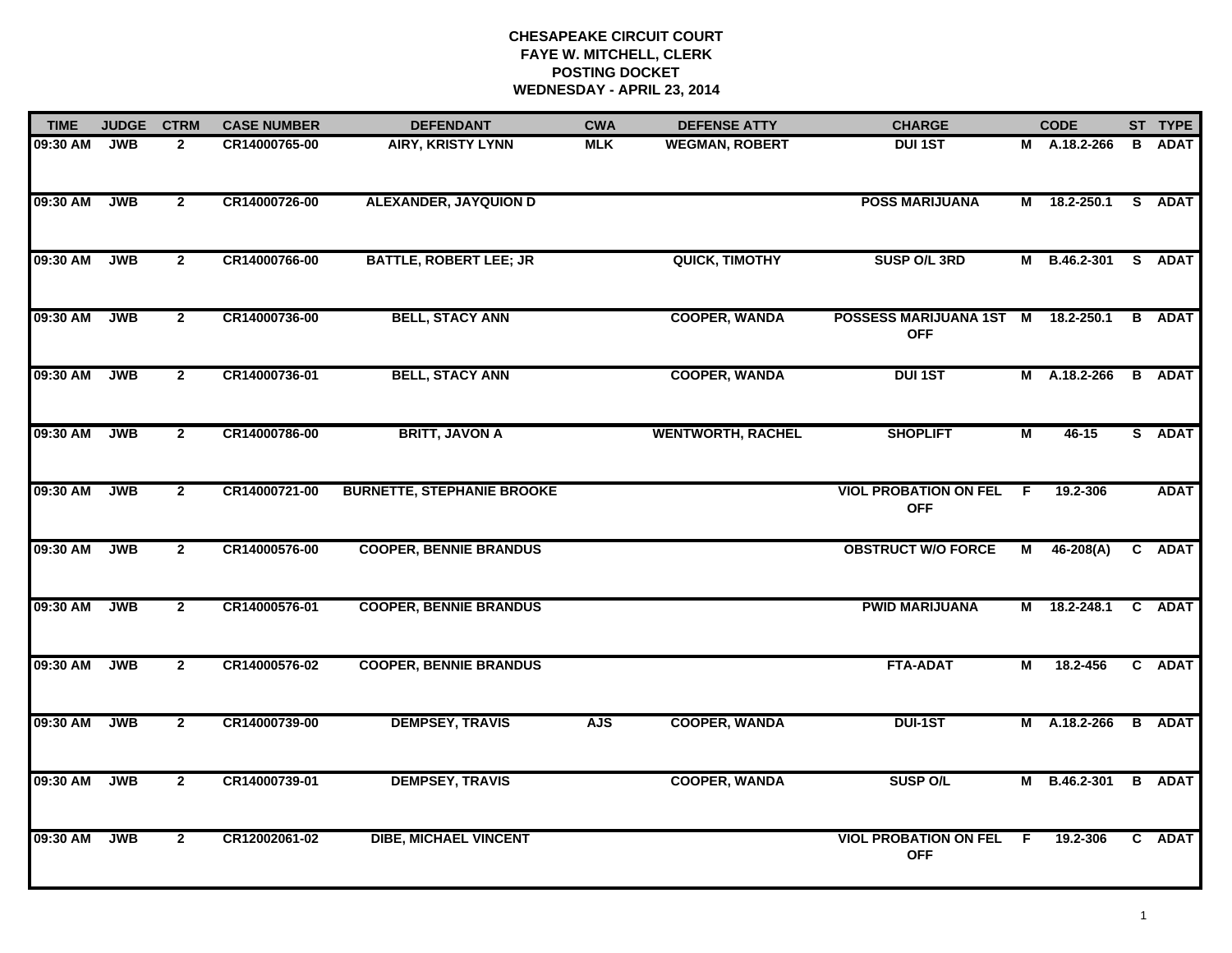| <b>TIME</b> | <b>JUDGE</b> | <b>CTRM</b>    | <b>CASE NUMBER</b> | <b>DEFENDANT</b>              | <b>CWA</b> | <b>DEFENSE ATTY</b>      | <b>CHARGE</b>                                 |    | <b>CODE</b>         |    | ST TYPE       |
|-------------|--------------|----------------|--------------------|-------------------------------|------------|--------------------------|-----------------------------------------------|----|---------------------|----|---------------|
| 09:30 AM    | <b>JWB</b>   | $\overline{2}$ | CR14000773-00      | <b>DONALDSON, TARIAN</b>      |            | Taylor, Matthew T; SR    | <b>ASSAULT AND BATTER</b>                     | M  | $46 - 3$            | B. | <b>ADAT</b>   |
| 09:30 AM    | JWB          | $\overline{2}$ | CR14000767-00      | <b>EASON, NAKIMA LAKILLA</b>  | <b>WHC</b> | QUICK, TIMOTHY           | <b>DUI 1ST</b>                                |    | M A.18.2-266        |    | <b>B</b> ADAT |
| 09:30 AM    | <b>JWB</b>   | $\overline{2}$ | CR14000750-00      | <b>FLOYD, JOSHUA SAMUEL</b>   | CLB        |                          | DR AFTER DECLARED H.O.- M A.46.2-357<br>MISD. |    |                     |    | <b>B</b> ADAT |
| 09:30 AM    | <b>JWB</b>   | $\overline{2}$ | CR14000630-00      | <b>GATLING, RONALD DEQUAN</b> |            |                          | <b>POSS MARIJUANA</b>                         | М  | 18.2-250.1          | S. | <b>ADAT</b>   |
| 09:30 AM    | <b>JWB</b>   | $\overline{2}$ | CR14000134-00      | <b>GRAY, LATESHA</b>          |            |                          | <b>FAILTO APPEAR-WITNESS</b>                  | M  | 18.2-456            |    | <b>B</b> ADAT |
| 09:30 AM    | <b>JWB</b>   | $\mathbf{2}$   | CR14000409-00      | <b>HILL, TERRELL LAMAR</b>    | <b>AMF</b> | <b>PASS, STEPHANIE P</b> | <b>VIOL PROBATION ON FEL</b><br><b>OFF</b>    | F. | 19.2-306            | C. | TBS           |
| 09:30 AM    | JWB          | $\overline{2}$ | CR14000768-00      | <b>HODGES, BRANDI NICOLE</b>  |            |                          | <b>RECKLESS DRIVING</b>                       |    | M A.46.2-852 S ADAT |    |               |
| 09:30 AM    | <b>JWB</b>   | $\overline{2}$ | CR14000769-00      | <b>HUNTER, CAMELIA J</b>      |            | <b>HOLDER, WM JOSHUA</b> | SUSP O/L 5TH                                  |    | M B.46.2-301        |    | S ADAT        |
| 09:30 AM    | <b>JWB</b>   | $\overline{2}$ | CR14000769-01      | <b>HUNTER, CAMELIA J</b>      |            | <b>HOLDER, WM JOSHUA</b> | <b>CAPIAS: FTA</b>                            | M  | 18.2-456            | B  | <b>ADAT</b>   |
| 09:30 AM    | <b>JWB</b>   | $\overline{2}$ | CR10002722-01      | <b>MOYLER, THOMAS</b>         |            |                          | <b>VIOL PROBATION ON FEL</b><br><b>OFF</b>    | F. | 19.2-306            |    | <b>ADAT</b>   |
| 09:30 AM    | <b>JWB</b>   | $\mathbf{2}$   | CR11000373-01      | <b>MOYLER, THOMAS</b>         |            |                          | <b>VIOL PROBATION ON FEL</b><br><b>OFF</b>    | F. | 19.2-306            |    | <b>ADAT</b>   |
| 09:30 AM    | <b>JWB</b>   | $\mathbf{2}$   | CR13001731-02      | PARKER, ARNETTE INNIANNA      |            |                          | <b>FTC-ASAP</b>                               | М  | 18.2-456            |    | <b>ADAT</b>   |
| 09:30 AM    | <b>JWB</b>   | $\overline{2}$ | CR14000751-00      | <b>SCRUGGS, VERONICA ANN</b>  | <b>MLK</b> | <b>BARLOW, JASON A</b>   | <b>DWI-1ST</b>                                |    | M A.18.2-266        |    | <b>B</b> ADAT |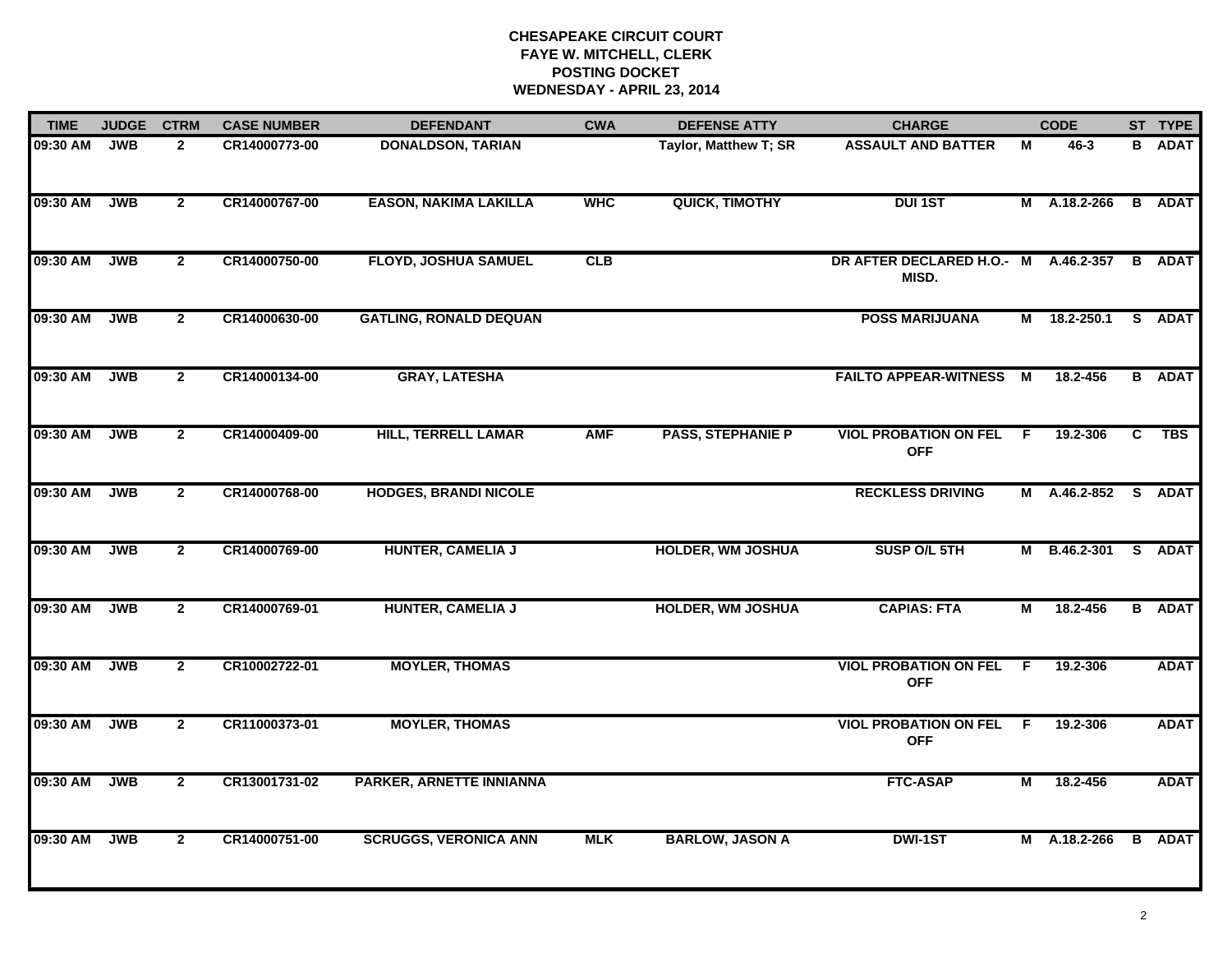| <b>TIME</b>  | <b>JUDGE</b> | <b>CTRM</b>    | <b>CASE NUMBER</b> | <b>DEFENDANT</b>                    | <b>CWA</b> | <b>DEFENSE ATTY</b>     | <b>CHARGE</b>                               |              | <b>CODE</b>   |   | ST TYPE       |
|--------------|--------------|----------------|--------------------|-------------------------------------|------------|-------------------------|---------------------------------------------|--------------|---------------|---|---------------|
| 09:30 AM     | <b>JWB</b>   | $\mathbf{2}$   | CR14000752-00      | <b>SHARP, DWAINA WENETTE</b>        | CLB        | <b>JONES, M COLSTON</b> | <b>DUI 1ST</b>                              |              | M A.18.2-266  | B | <b>ADAT</b>   |
| 09:30 AM     | <b>JWB</b>   | $\mathbf{2}$   | CR14000771-00      | <b>TUCKER, DAKARI DARNELL</b>       |            | QUICK, TIMOTHY          | DRIVE ON REVOKED O/L-DUI M<br><b>REL</b>    |              | 18.2-272      |   | S ADAT        |
| 09:30 AM     | <b>JWB</b>   | $\overline{2}$ | CR14000743-00      | <b>WARREN, BOBBY EARL</b>           | <b>AEP</b> |                         | DUI-2ND                                     | М            | B.18.2-266    |   | <b>B</b> ADAT |
| 09:30 AM     | <b>JWB</b>   | $\mathbf{2}$   | CR14000772-00      | <b>WILLIAMS, DWAYNE ANTONIO; JR</b> |            |                         | <b>RECKLESS DRIVING 20+</b><br><b>OVER</b>  |              | M C.46.2-862  |   | <b>B</b> ADAT |
| 10:00 AM     | <b>RDS</b>   | 6              | CR13001406-00      | <b>LACEY, RAHEEM LORINZO</b>        | <b>ASA</b> | <b>SACKS, ANDREW M</b>  | <b>ATT/MALICIOUS WOUNDING F</b>             |              | 18.2-51       |   | <b>B</b> JURY |
| 10:00 AM RDS |              | 6              | CR13001406-01      | <b>LACEY, RAHEEM LORINZO</b>        | <b>ASA</b> | <b>SACKS, ANDREW M</b>  | <b>MALICIOUS SHOOTING</b>                   | F.           | $18.2 - 53.1$ | B | <b>JURY</b>   |
| 10:00 AM RDS |              | 6              | CR13001406-02      | <b>LACEY, RAHEEM LORINZO</b>        | <b>ASA</b> | <b>SACKS, ANDREW M</b>  | <b>USE FIREARM IN FELONY</b><br>2ND OFF     | - F          | 18.2-53.1     | B | <b>JURY</b>   |
| 10:00 AM     | <b>RDS</b>   | $\overline{6}$ | CR13001406-03      | <b>LACEY, RAHEEM LORINZO</b>        | <b>ASA</b> | <b>SACKS, ANDREW M</b>  | <b>MALICIOUS WOUNDING</b>                   | F.           | $18.2 - 51$   |   | <b>B</b> JURY |
| 10:00 AM     | <b>RDS</b>   | 6              | CR13001406-04      | <b>LACEY, RAHEEM LORINZO</b>        | <b>ASA</b> | <b>SACKS, ANDREW M</b>  | <b>ATT/MALICIOUS WOUNDING F</b>             |              | 18.2-51       | B | <b>JURY</b>   |
| 10:00 AM     | <b>RDS</b>   | 6              | CR13001406-05      | <b>LACEY, RAHEEM LORINZO</b>        | <b>ASA</b> | <b>SACKS, ANDREW M</b>  | <b>USE FIREARM IN FELONY</b><br>2ND OFF     | F.           | $18.2 - 53.1$ |   | <b>B</b> JURY |
| 10:00 AM RDS |              | 6              | CR13001406-06      | <b>LACEY, RAHEEM LORINZO</b>        | <b>ASA</b> | <b>SACKS, ANDREW M</b>  | <b>ATTEMPT MALICIOUS</b><br><b>SHOOTING</b> | F.           | $18.2 - 51$   |   | <b>B</b> JURY |
| 10:00 AM RDS |              | 6              | CR13001406-07      | <b>LACEY, RAHEEM LORINZO</b>        | <b>ASA</b> | <b>SACKS, ANDREW M</b>  | <b>USE FIREARM IN FELONY</b><br>2ND OFF     | $\mathsf{F}$ | 18.2-53.1     | B | <b>JURY</b>   |
| 10:00 AM     | <b>RDS</b>   | 6              | CR13001406-08      | <b>LACEY, RAHEEM LORINZO</b>        | <b>ASA</b> | <b>SACKS, ANDREW M</b>  | <b>ATT/MALICIOUS WOUNDING F</b>             |              | 18.2-51       |   | <b>B</b> JURY |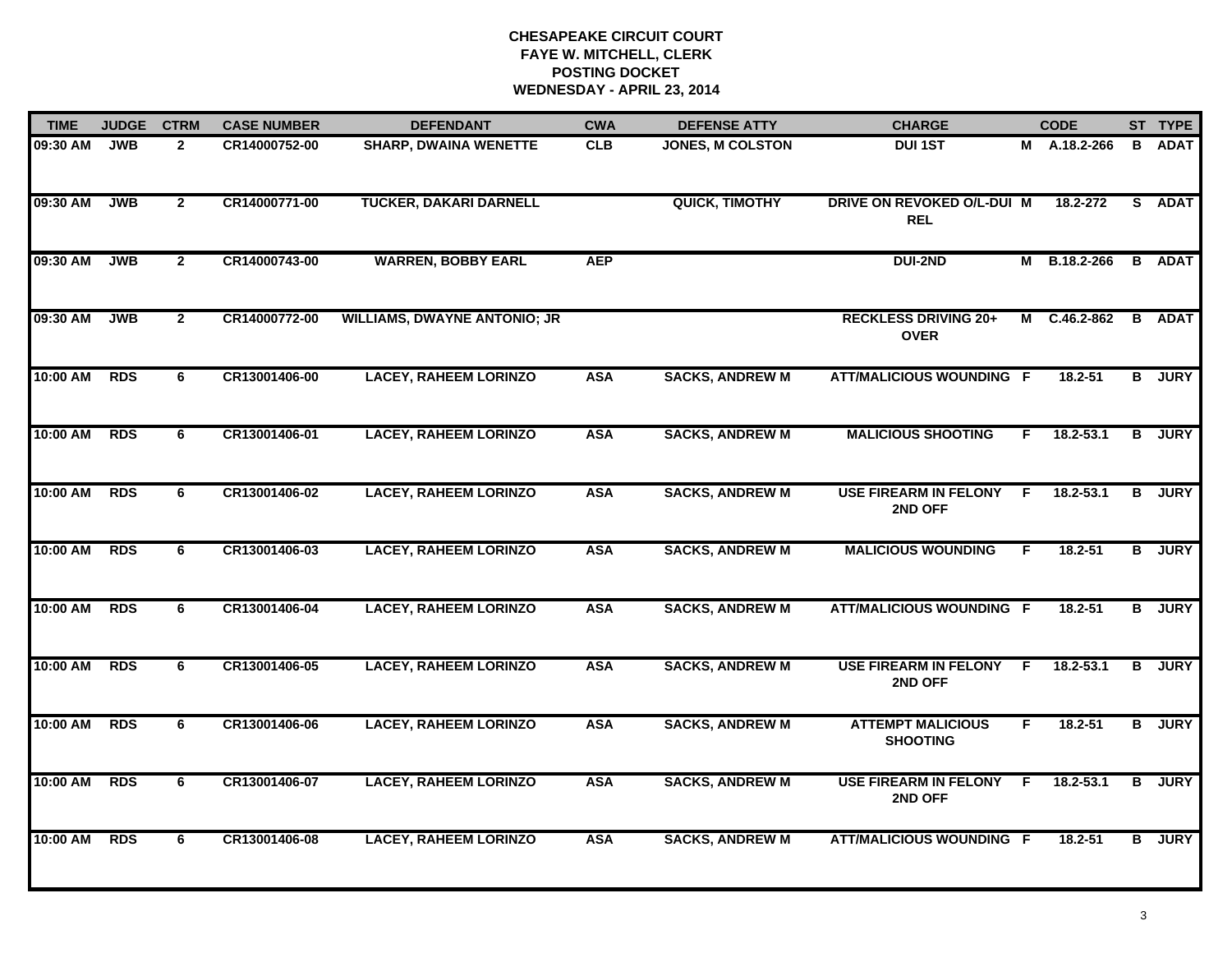| <b>TIME</b> | <b>JUDGE</b> | <b>CTRM</b>  | <b>CASE NUMBER</b> | <b>DEFENDANT</b>             | <b>CWA</b>  | <b>DEFENSE ATTY</b>       | <b>CHARGE</b>                             |     | <b>CODE</b>  |                | ST TYPE         |
|-------------|--------------|--------------|--------------------|------------------------------|-------------|---------------------------|-------------------------------------------|-----|--------------|----------------|-----------------|
| 10:00 AM    | <b>RDS</b>   | 6            | CR13001406-09      | <b>LACEY, RAHEEM LORINZO</b> | <b>ASA</b>  | <b>SACKS, ANDREW M</b>    | <b>USE FIREARM IN FELONY</b><br>2ND OFF   | -F. | 18.2-53.1    | в              | <b>JURY</b>     |
| 10:00 AM    | <b>RDS</b>   | 6            | CR13001406-10      | <b>LACEY, RAHEEM LORINZO</b> | <b>ASA</b>  | <b>SACKS, ANDREW M</b>    | <b>OCC BLDG: MALIC</b><br>SHOOT/THROW     | F.  | 18.2-279     | B              | <b>JURY</b>     |
| 10:00 AM    | <b>RDS</b>   | 6            | CR13001406-11      | <b>LACEY, RAHEEM LORINZO</b> | <b>ASA</b>  | <b>SACKS, ANDREW M</b>    | <b>USE FIREARM IN FELONY</b><br>2ND OFF   | F.  | 18.2-53.1    | B              | <b>JURY</b>     |
| 10:00 AM    | <b>RDS</b>   | 6            | CR13001406-12      | <b>LACEY, RAHEEM LORINZO</b> | <b>ASA</b>  | <b>SACKS, ANDREW M</b>    | <b>MALICIOUS WOUNDING</b>                 | F.  | 18.2-51      | B              | <b>JURY</b>     |
| 10:00 AM    | <b>RDS</b>   | 6            | CR13001406-13      | <b>LACEY, RAHEEM LORINZO</b> | <b>ASA</b>  | <b>SACKS, ANDREW M</b>    | SHOOT FIREARM, 1000FT OF F<br><b>SCHL</b> |     | 18.2-280     |                | <b>B</b> JURY   |
| 11:00 AM    | <b>JWB</b>   | $\mathbf{3}$ | CR04002584-00      | <b>BURGESS, TONY LEON</b>    | <b>NONE</b> | <b>BOUCHARD, DAVID</b>    | <b>FORGE A PUBLIC RECORD F</b>            |     | 18.2-168     | В              | CC              |
| 11:00 AM    | <b>JWB</b>   | $\mathbf{3}$ | CR04A02584-00      | <b>BURGESS, TONY LEON</b>    | <b>NONE</b> | <b>COURTNALL, KYLE</b>    | <b>PROBATION VIOLATION</b>                | F.  | 19.2-306     | C              | cc              |
| 11:00 AM    | <b>JWB</b>   | $\mathbf{3}$ | CR04A02584-01      | <b>BURGESS, TONY LEON</b>    | <b>NONE</b> | <b>CRONIN, ERIC T</b>     | <b>PROBATION VIOLATION</b>                | F   | 19.2-306     | C              | cc              |
| 11:00 AM    | <b>JWB</b>   | 3            | CR00002686-00      | <b>BURKE, JANICE MARILYN</b> | <b>NONE</b> | <b>WOODS, MICHAEL</b>     | <b>BREAK &amp; ENTER</b>                  | F.  | A.18.2-91    | C              | <b>CC</b>       |
| 11:00 AM    | <b>JWB</b>   | $\mathbf{3}$ | CR00002738-00      | <b>BURKE, JANICE MARILYN</b> | <b>NONE</b> | <b>WOODS, MICHAEL</b>     | <b>PETIT LARCENY</b>                      | М   | 18.2-96      | C.             | <b>CC</b>       |
| 11:00 AM    | <b>JWB</b>   | $\mathbf{3}$ | CR00A02686-00      | <b>BURKE, JANICE MARILYN</b> | <b>NONE</b> | <b>JAMES MELTON</b>       | <b>PROBATION VIOLATION</b>                | F.  | 19.2-306     | C              | $\overline{cc}$ |
| 11:00 AM    | <b>JWB</b>   | 3            | CR10002711-00      | <b>BYRD, BOBBY D</b>         | <b>NONE</b> | <b>KOWALSKY, ROBERT E</b> | <b>PROBATION VIOLATION</b>                | F.  | 19.2-306     | $\overline{c}$ | $\overline{cc}$ |
| 11:00 AM    | <b>JWB</b>   | $\mathbf{3}$ | CR09001330-00      | <b>BYRD, BOBBY DESHAWN</b>   | <b>NONE</b> | <b>KREGER, RICHARD</b>    | DWI 3RD OFF W/IN 10 YRS                   |     | F C.18.2-266 | <b>C</b>       | <b>CC</b>       |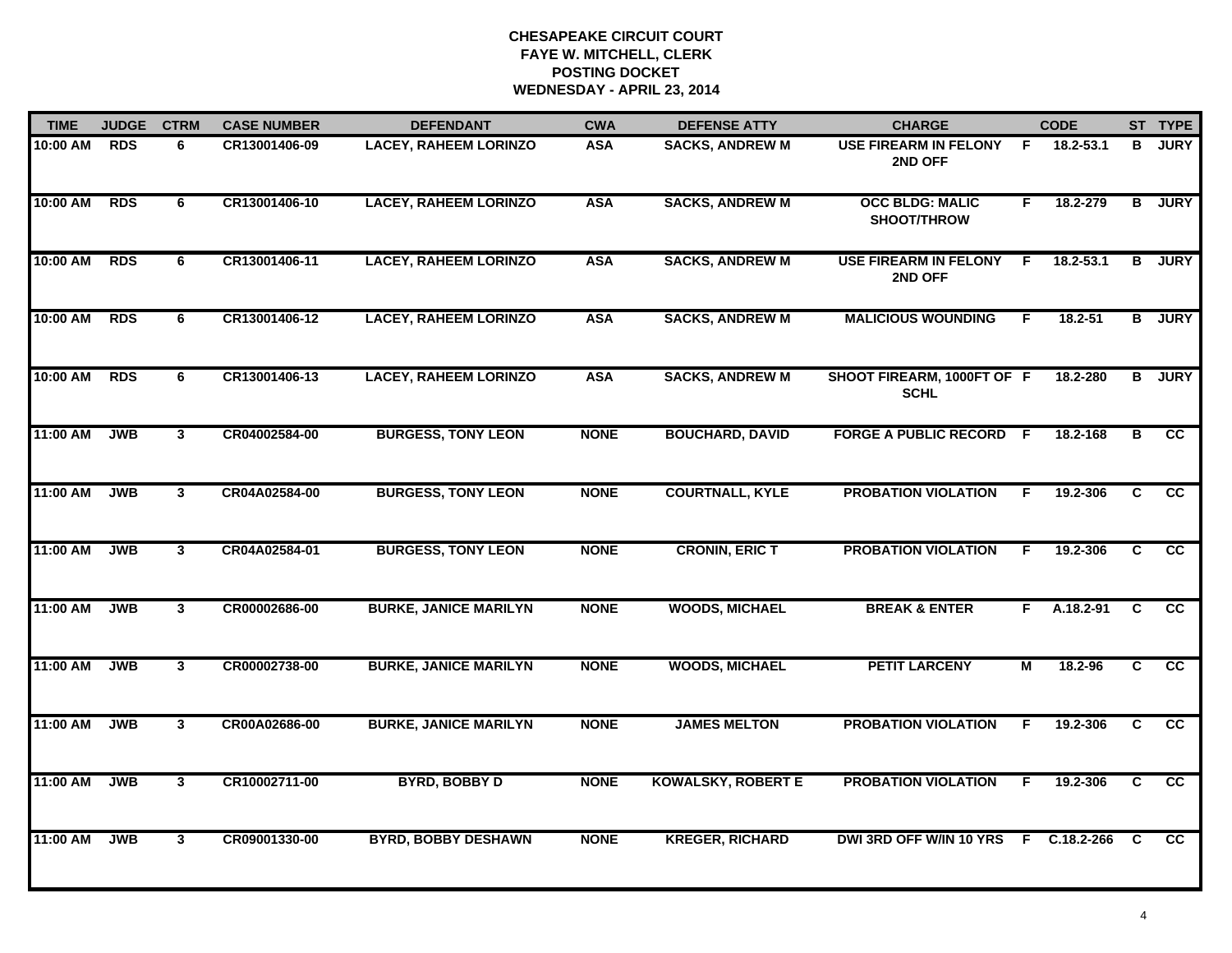| <b>TIME</b> | <b>JUDGE</b> | <b>CTRM</b>             | <b>CASE NUMBER</b> | <b>DEFENDANT</b>           | <b>CWA</b>  | <b>DEFENSE ATTY</b>         | <b>CHARGE</b>                                     |    | <b>CODE</b>    |                         | ST TYPE         |
|-------------|--------------|-------------------------|--------------------|----------------------------|-------------|-----------------------------|---------------------------------------------------|----|----------------|-------------------------|-----------------|
| 11:00 AM    | <b>JWB</b>   | $\mathbf{3}$            | CR09001425-00      | <b>BYRD, BOBBY DESHAWN</b> | <b>NONE</b> | <b>KREGER, RICHARD</b>      | <b>DRIVE WHILE REVOKED</b>                        |    | M A.46.2-301   | S.                      | CC              |
| 11:00 AM    | <b>JWB</b>   | $\mathbf{3}$            | CR10001914-00      | <b>BYRD, BOBBY DESHAWN</b> | <b>NONE</b> | <b>KOWALSKY, ROBERT</b>     | <b>DUI 4TH OFFENSE</b>                            | F. | $C.18.2 - 266$ | C                       | CC.             |
| 11:00 AM    | <b>JWB</b>   | $\overline{\mathbf{3}}$ | CR11000877-00      | <b>HILL, PAMELA MARIE</b>  | <b>NONE</b> | <b>BOHNET, PAUL</b>         | <b>POSS AMPHETAMINE</b>                           | F. | 18.2-250       | $\overline{\mathbf{B}}$ | $\overline{cc}$ |
| 11:00 AM    | <b>JWB</b>   | $\mathbf{3}$            | CR11000877-02      | <b>HILL, PAMELA MARIE</b>  | <b>NONE</b> | <b>POULSON, MICHAEL</b>     | <b>VIOL PROBATION ON FEL</b><br><b>OFF</b>        | E  | 19.2-306       | C.                      | <b>CC</b>       |
| 11:00 AM    | <b>JWB</b>   | $\mathbf{3}$            | CR12000447-00      | <b>HILL, PAMELA MARIE</b>  | <b>NONE</b> | <b>ORTIZQ, KATHLEEN A</b>   | PWID SCH I OR II CONT SUB F                       |    | 18.2-248       | В                       | cc              |
| 11:00 AM    | <b>JWB</b>   | $\mathbf{3}$            | CR12001794-00      | <b>ROBINSON, KEITH L</b>   | <b>NONE</b> | <b>WINN, A ROBINSON</b>     | <b>POSSESS COCAINE</b>                            | F. | 18.2-250       | В                       | $\overline{cc}$ |
| 11:00 AM    | <b>JWB</b>   | $\mathbf{3}$            | CR12000437-01      | <b>SMITH, DARION LEE</b>   | <b>CPO</b>  | <b>ROSENBLUM, MICHAEL C</b> | <b>STATUTORY BURGLARY</b>                         | F  | 18.2-91        | в                       | RE              |
| 11:00 AM    | <b>JWB</b>   | $\mathbf{3}$            | CR07002905-00      | <b>WOOTEN, ANTHONY</b>     | <b>CPO</b>  | <b>ROBERT KOWALSKY</b>      | <b>GRAND LARCENY</b>                              | F  | 18.2-95        | C                       | RE              |
| 02:00 PM    | <b>JWB</b>   | $\mathbf{3}$            | CR13001161-00      | <b>ABSHIRE, CORY</b>       | <b>DJH</b>  | <b>RAMSEUR, DOUGLAS A</b>   | <b>MURDER: 1ST DEGREE</b>                         | F  | $18.2 - 32$    | C                       | <b>MOT</b>      |
| 02:00 PM    | <b>JWB</b>   | $\mathbf{3}$            | CR13001161-01      | <b>ABSHIRE, CORY</b>       | <b>DJH</b>  | <b>RAMSEUR, DOUGLAS A</b>   | <b>CONSPIRE TO MURDER:1ST F</b><br><b>DEGREE</b>  |    | 18.2-32        | C                       | <b>MOT</b>      |
| 02:00 PM    | <b>JWB</b>   | 3                       | CR13001161-02      | <b>ABSHIRE, CORY</b>       | <b>DJH</b>  | <b>RAMSEUR, DOUGLAS A</b>   | <b>ARMED BURG ENT HOUSE F</b><br><b>TO MURDER</b> |    | 18.2-90        |                         | C MOT           |
| 02:00 PM    | <b>JWB</b>   | $\mathbf{3}$            | CR13001161-03      | <b>ABSHIRE, CORY</b>       | <b>DJH</b>  | <b>RAMSEUR, DOUGLAS A</b>   | <b>CAP MURDER, KILL FOR</b><br><b>HIRE</b>        | F. | $18.2 - 31$    | C.                      | <b>MOT</b>      |
| 02:00 PM    | <b>JWB</b>   | 3                       | CR13001161-04      | <b>ABSHIRE, CORY</b>       | <b>DJH</b>  | <b>RAMSEUR, DOUGLAS A</b>   | <b>SOLICITATION TO COMMIT F</b><br><b>MURDER</b>  |    | 18.2-29        | C.                      | <b>MOT</b>      |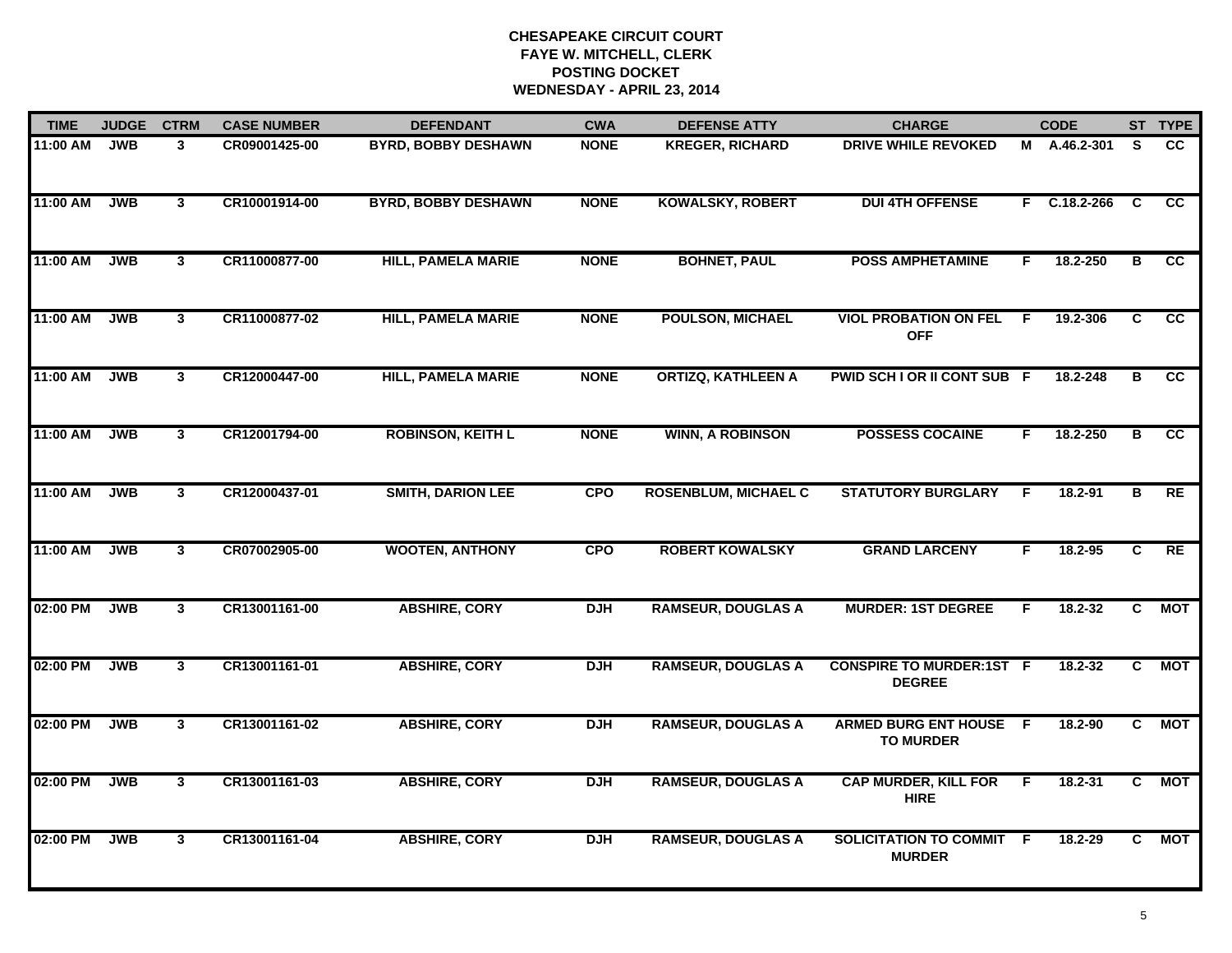| <b>TIME</b>     | <b>JUDGE</b> | <b>CTRM</b> | <b>CASE NUMBER</b> | <b>DEFENDANT</b>     | <b>CWA</b> | <b>DEFENSE ATTY</b>       | <b>CHARGE</b>                              | <b>CODE</b> | SТ | <b>TYPE</b> |
|-----------------|--------------|-------------|--------------------|----------------------|------------|---------------------------|--------------------------------------------|-------------|----|-------------|
| <b>02:00 PM</b> | <b>JWB</b>   |             | CR13001161-05      | <b>ABSHIRE, CORY</b> | <b>DJH</b> | <b>RAMSEUR. DOUGLAS A</b> | <b>CAP MURDER, KILL FOR</b><br><b>HIRE</b> | 18.2-31     |    | <b>MOT</b>  |

NOTE \* DENOTES ADDITIONAL PARTIES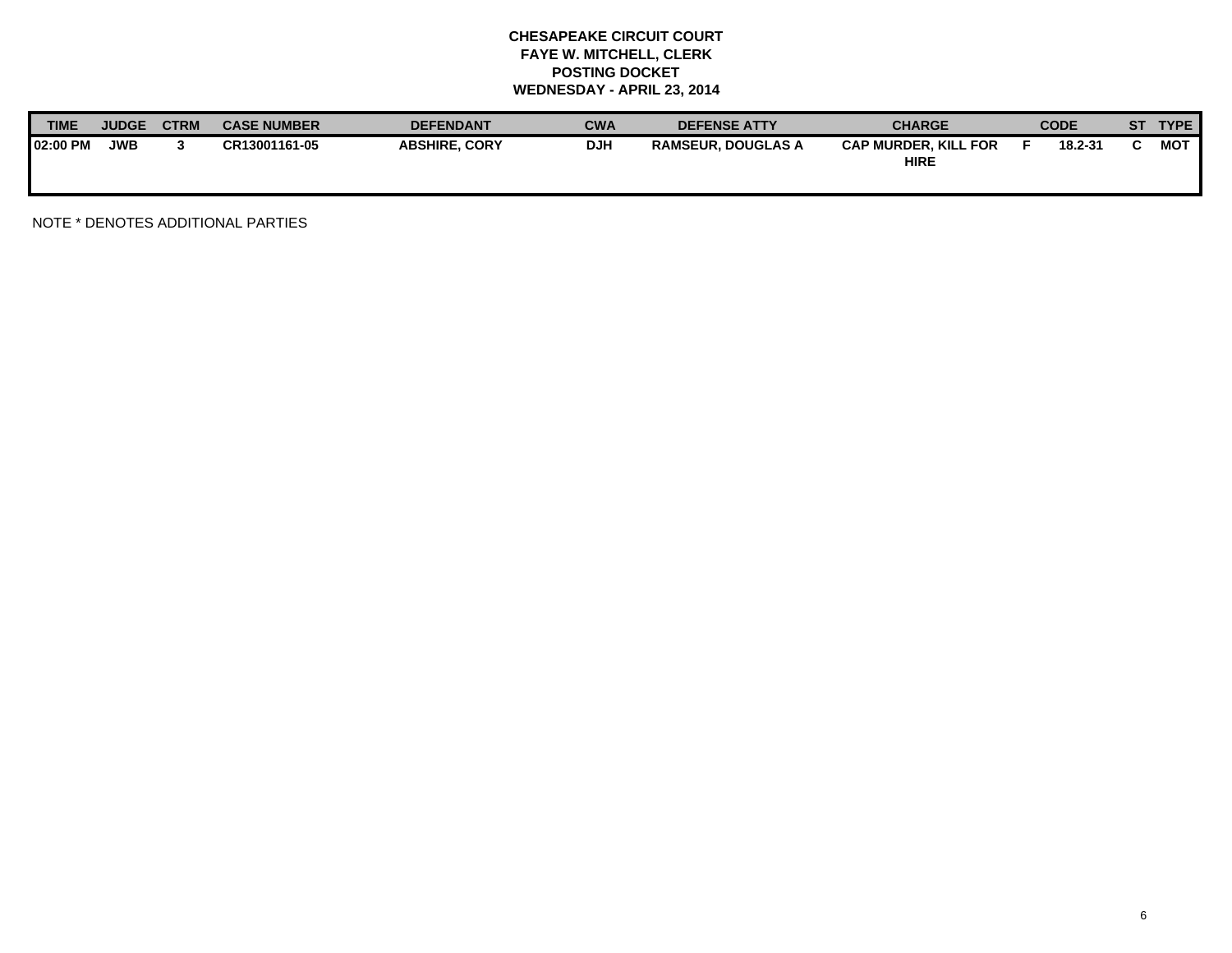#### CHESAPEAKE CIRCUIT COURT CIVIL MOTIONSWEDNESDAY, APRIL 23, 2014

| Hearing<br><b>Time</b> | Judge      | Court<br>Room  | Case #        | <b>Plaintiff</b>                            | <b>Defendant</b>                            | <b>Plaintiff Attorney</b> | <b>Defendant Attorney</b> | <b>Motions</b>                 | <b>Duration</b> |
|------------------------|------------|----------------|---------------|---------------------------------------------|---------------------------------------------|---------------------------|---------------------------|--------------------------------|-----------------|
| 09:00 AM               | JJ         | - 1            | CL12001716-00 | RIDDICK-HARPER, LASHANDA                    | HARPER, JERMAINE                            | OLIVER, HILTON            |                           | Motion (Other)                 | 45 Min.         |
| 09:00 AM               | JJ         | -1             | CL13001790-00 | WILLIAMS, PHONTA' LEE                       | WILLIAMS, ASHLEY SIMONE                     | MILLER, DANIEL J          |                           | Motion (Other)                 | 15 Min.         |
| 09:00 AM               | JJ         | -1             | CL14000547-00 | DAVIS, LESLIE B                             | DAVIS, JEFFREY S                            | MACONALD, ROBERT G        |                           | Pendente Lite                  | 30 Min.         |
| 09:00 AM               | JJ         | $\overline{1}$ | CL14000843-00 | DOWDY, DAVID W                              | DOWDY, COSETTE L                            | BRYANT, SUANNE HARDY      | HARDING, DARRELL M        | Pendente Lite                  | N/A             |
| 09:00 AM JWB           |            | 3              | CL09002711-00 | PAYNE, DEBRA                                | PAYNE, JASON A                              | <b>BUYRN, RICHARD</b>     | PRICE, G MICHAEL          | Post Trial Motion              | l Hour          |
| 09:00 AM               | <b>JWB</b> | 3              | CL13001174-00 | PEET, JERALD DONELL                         | PEET, JUDITH R                              | MATHIS, MICHELLE          | HAGANS, ROBERT F          | <b>Pretrial Conference</b>     | 15 Min.         |
| 09:00 AM JWB           |            | 3              | CL13002081-00 | LINEBERRY, SANDRA H                         | LINEBERRY, ROBERT E                         | BRYANT, SUANNE HARDEE     | SIMPSON, CHAD L           | <b>Pretrial Conference</b>     | 30 Min.         |
| 09:00 AM JWB           |            | 3              | CL14000388-00 | REDMAN, ISHEKA                              | REDMAN, PATRICK                             | MILLER, DANIEL J          | <b>MELTON, JAMES B</b>    | Pendente Lite                  | 45 Min.         |
| 09:00 AM JWB           |            | 3              | CL14000516-00 | SYMETRA ASSIGNED BENEFITS<br><b>SERV</b>    | APPROVAL OF TRANSFER OF<br><b>STRUC</b>     | BAKER, STEVE A            |                           | <b>Present Order</b>           | 15 Min.         |
| 10:00 AM JWB           |            | 3              | CL14000370-00 | COMMONWEALTH OF VIRGINIA                    | *DRAKE, MICHAEL F                           | IOTTI, MELISSA S          |                           | Forfeiture of Funds            | N/A             |
| 10:00 AM JWB           |            | 3              | CL14000383-00 | COMMONWEALTH OF VIRGINIA                    | *COLLINS, TRAVIS L                          | <b>IOTTI, MELISSA S</b>   |                           | Forfeiture of Funds            | N/A             |
| 10:00 AM JWB           |            | 3              | CL14000444-00 | <b>COMMONWEALTH OF VIRGINIA</b>             | *ARCHER, DONTE L                            | OXENHAM, CARA P           |                           | Forfeiture of Funds            | N/A             |
| 11:00 AM JWB           |            | 3              |               | COMMONWEALTH RESTITUTION<br>PAYMENTS DOCKET | COMMONWEALTH RESTITUTION<br>PAYMENTS DOCKET |                           |                           |                                |                 |
| 09:00 AM EPG           |            | 4              | CH05000058-00 | KOCSIS, SHELLEY L.                          | KOCSIS, EDWARD JOSEPH; III                  | FENTON, DIANE             | PRO SE                    | Final Decree of Divord 15 Min. |                 |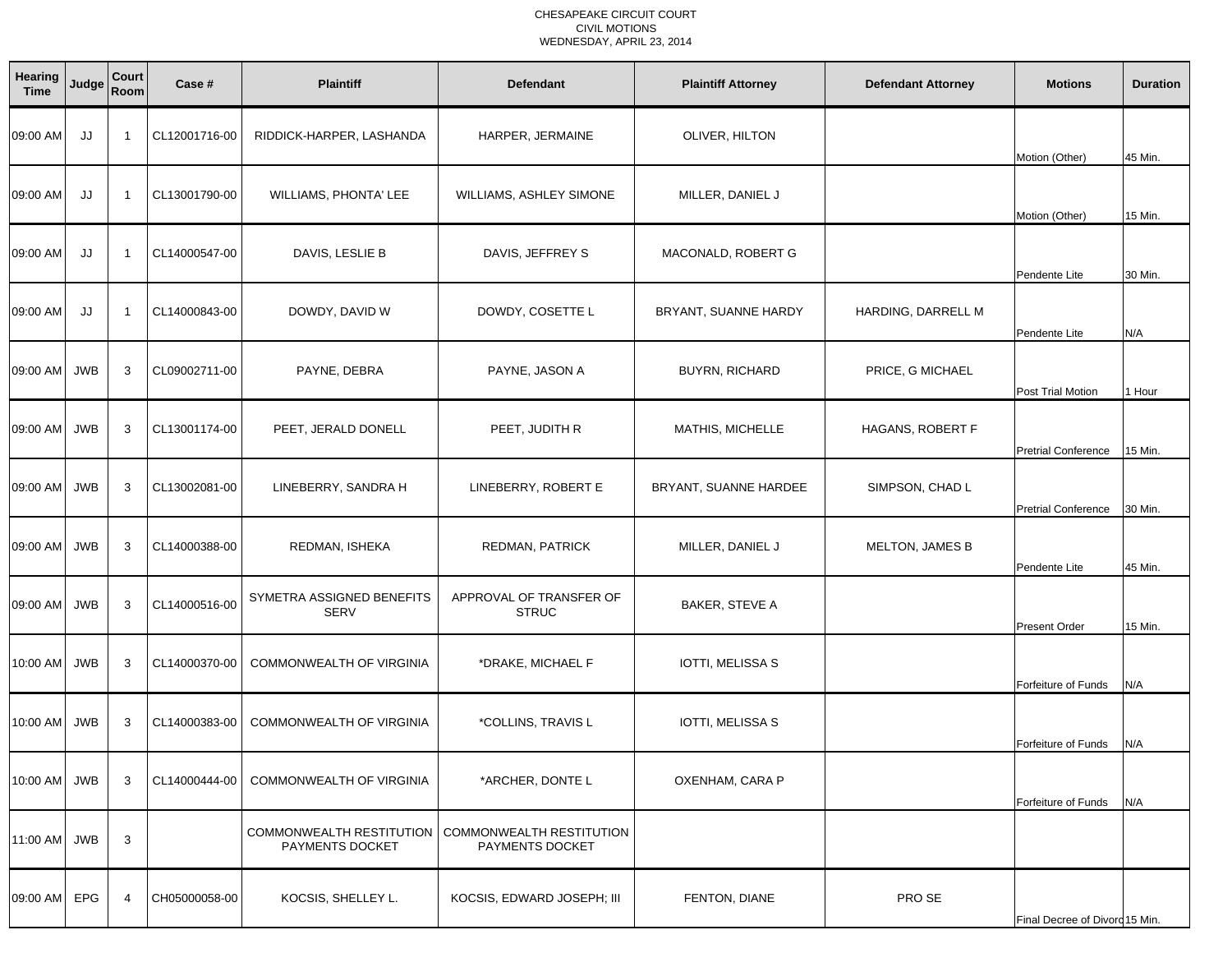#### CHESAPEAKE CIRCUIT COURT CIVIL MOTIONSWEDNESDAY, APRIL 23, 2014

| <b>Hearing</b><br><b>Time</b> | Judge      | Court<br>Room  | Case #        | <b>Plaintiff</b>                         | <b>Defendant</b>                       | <b>Plaintiff Attorney</b>    | <b>Defendant Attorney</b> | <b>Motions</b>               | <b>Duration</b> |
|-------------------------------|------------|----------------|---------------|------------------------------------------|----------------------------------------|------------------------------|---------------------------|------------------------------|-----------------|
| 09:00 AM EPG                  |            | $\overline{4}$ | CL13000450-00 | NOE, BARBARA A                           | OWEN, JOHN P                           | ERNEST, ANNA                 | MCCOY, SARAH              | <b>Pretrial Conference</b>   | N/A             |
| 09:00 AM                      | <b>EPG</b> | $\overline{4}$ | CL13001176-00 | ODOM, MARK KENDALL                       | ODOM, STEPHANIE L                      | GIVANDO, STEPHEN P           | FENTON, DIANE             | <b>Withdraw Counsel</b>      | 15 Min.         |
| 09:00 AM EPG                  |            | $\overline{4}$ | CL13002578-00 | *TAGUBA, REYFLOR                         | IN RE: REMOVE LIEN FROM 3539           | MILLS, JANELLE M             |                           | Motion (Other)               | 30 Min.         |
| 09:00 AM                      | <b>EPG</b> | $\overline{4}$ | CL13002969-00 | BUNCH, DIANE RENEE                       | <b>BUNCH, ALLEN RAY</b>                | FLAX, MONA SCHAPIRO          |                           | Motion (Other)               | 15 Min.         |
| 09:00 AM                      | <b>EPG</b> | 4              | CL14000339-00 | <b>FISCHETTI, MICHAEL</b>                | FISCHETTI, LOGAN MICHAEL               | SHILLING, ANDREW T           |                           | Appt. Guardian & Con 30 Min. |                 |
| 09:00 AM                      | <b>EPG</b> | $\overline{4}$ | CL14000453-00 | WATSON, JAMES T; JR                      | WATSON, ANNIE V                        | <b>BRICKHOUSE, M BRADLEY</b> |                           | Appt. Guardian & Con 30 Min. |                 |
| 09:00 AM MATA                 |            | -5             | CL10001010-00 | KOVITCH, DAVID CHARLES                   | KOVITCH, SUSAN DIANE                   | <b>BING, RICHARD</b>         | MAIDEN, BESIANNE TAVSS    | Motion to Compel             | 15 Min.         |
| 09:00 AM MATA                 |            | 5              | CL12000575-00 | HOUSE, MATTHEW                           | HOUSE, MELISSA                         | PRO SE                       | WOOTEN, KRISTIN A         | <b>Pretrial Conference</b>   | N/A             |
| 09:00 AM   MATA               |            | 5              | CL12001869-00 | <b>EAST COAST TRUCK &amp; TRAILER</b>    | RICHIE AUTO TRANSPORT INC              | EASON, CARL A                | BISCHOFF, WILLIAM C       | Motion to Compel             | 1 Hour          |
| 09:00 AM MATA                 |            | 5              | CL13001644-01 | COTTRELL CONTRACTING<br><b>CORPORATI</b> | *ROMASH, MICHAEL M; MD                 | HOLLOWAY, JOHN E             | CHARTERS, A WILLIAM       | Demurrer                     | 1 Hour          |
| 09:00 AM MATA                 |            | 5              | CL13002034-00 | <b>BURTON, KATHRYN A</b>                 | <b>BURTON, JOEL M</b>                  | ROS-PLANAS, RITA             | PLUMLEE, C ERIC           | <b>Pretrial Conference</b>   | l Hour          |
| 09:00 AM   MATA               |            | 5              | CL13002834-00 | SONNER, KIMBERLY DALE                    | SONNER, JOHN GREGORY                   | SEEMAR, MELINDA F            | PHILLIPS, KIMBERLY H      | <b>Show Cause</b>            | 30 Min.         |
| 09:00 AM MATA                 |            | 5              | CL13002922-00 | CITY OF CHESAPEAKE VIRGINIA              | DWM PROPERTIES LLC                     | SANFORD, DANA ENGLISH        | WHITE, SAMUEL I           | Demurrer                     | 45 Min.         |
| 09:00 AM                      | <b>RDS</b> | 6              | CL04001020-00 | *HAYNES, RICHARD S.; AL                  | CHESAPEAKE AIRPORT<br><b>AUTHORITY</b> | WALDO & LYLE                 | PHILIP J. INFANTINO       | <b>Protective Order</b>      | 15 Min.         |